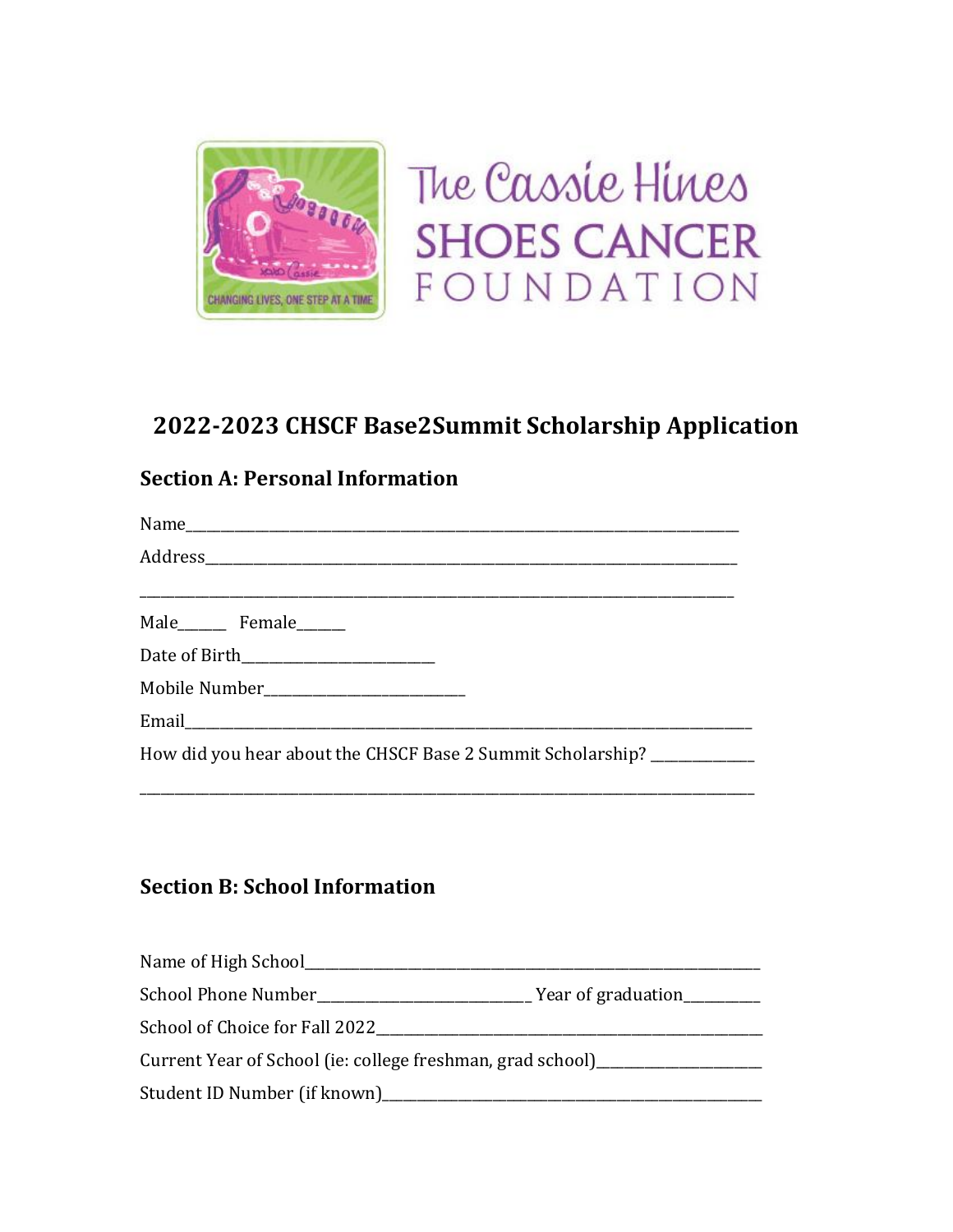#### **Section C: Medical Information**

| Date of Diagnosis experience and the property of Diagnosis |
|------------------------------------------------------------|
|                                                            |
|                                                            |
|                                                            |
|                                                            |
|                                                            |

### **Section D: Essay**

When you were diagnosed with cancer you had to adjust to your new "Base" now it's time to "Reach Your Summit!" In 250-500 words briefly describe where your new "Base" is/was and what your "Summit" will look like. We know your new base started with cancer so don't spend much time there; we are interested in your bright future. Tell us what you expect to achieve and what motivates you to reach your summit.

- Essays must be typed
- Please attach on a separate piece of paper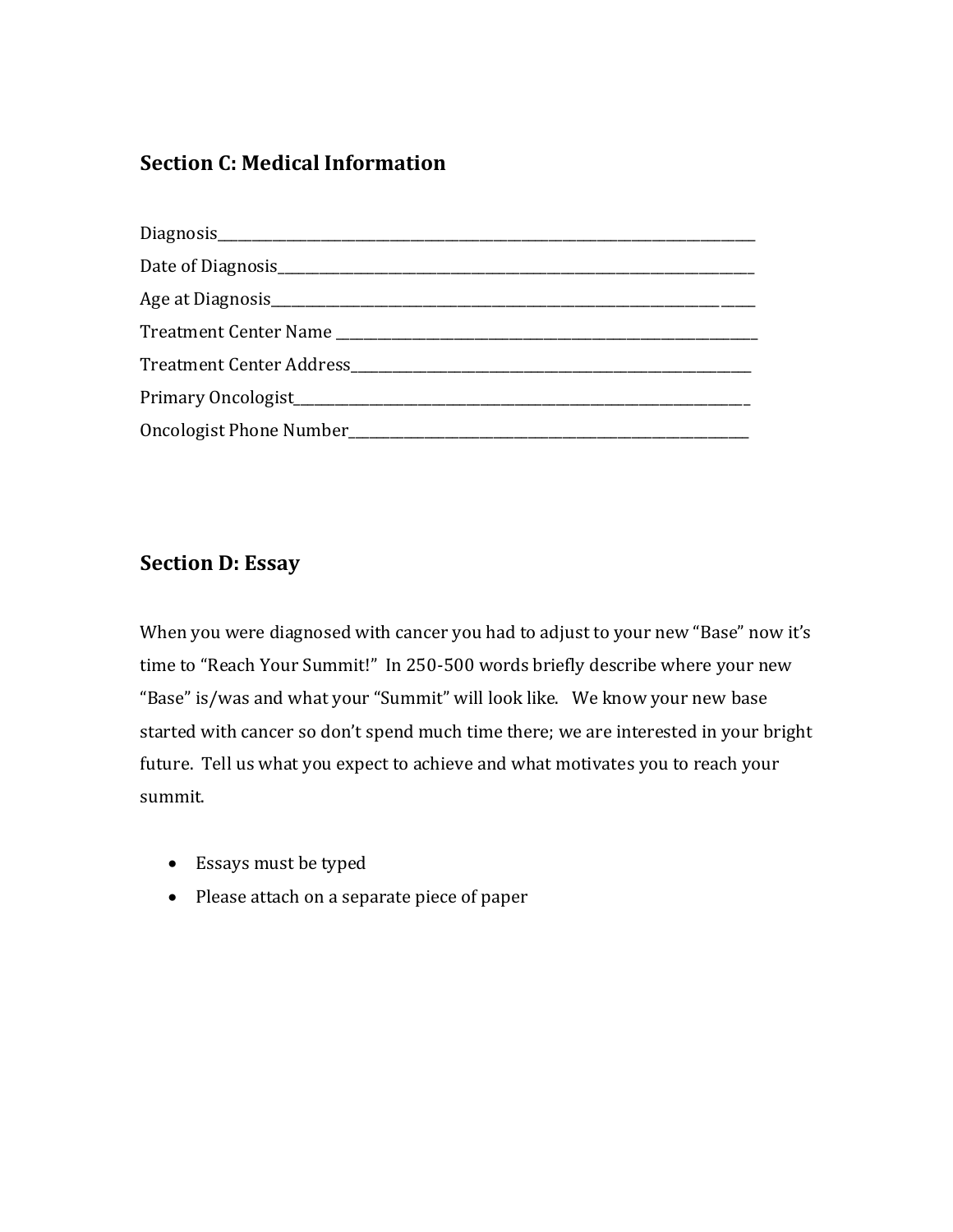#### **Section E: Authorizations**

I certify that all statements in this application are TRUE. I understand that this application will become the property of CHSCF. I agree that my essay may be reprinted in part or in full for the purposes of educating, supporting and helping other students of higher learning affected by cancer. I understand **ALL** Medical information on this application will remain **CONFIDENTIAL**. I understand that **if I receive the CHSCF Base2Summit Scholarship** I will be required to submit a photo for use along with my essay for possible website and social media marketing of CHSCF. Other than my first name/last name photo and essay, no other personal information will be used for the purpose of marketing.

| <b>SIGNATURE</b> |  |
|------------------|--|
| <b>DATE</b>      |  |
| PRINTED NAME     |  |

#### **HIGHER LEARNING VERIFICATION:**

I hereby authorize the registrar of my institution of higher learning to provide a representative of The Cassie Hines Shoes Cancer Foundation with information regarding my enrollment status.

| SIGNATURE    |
|--------------|
| <b>DATE</b>  |
| PRINTED NAME |